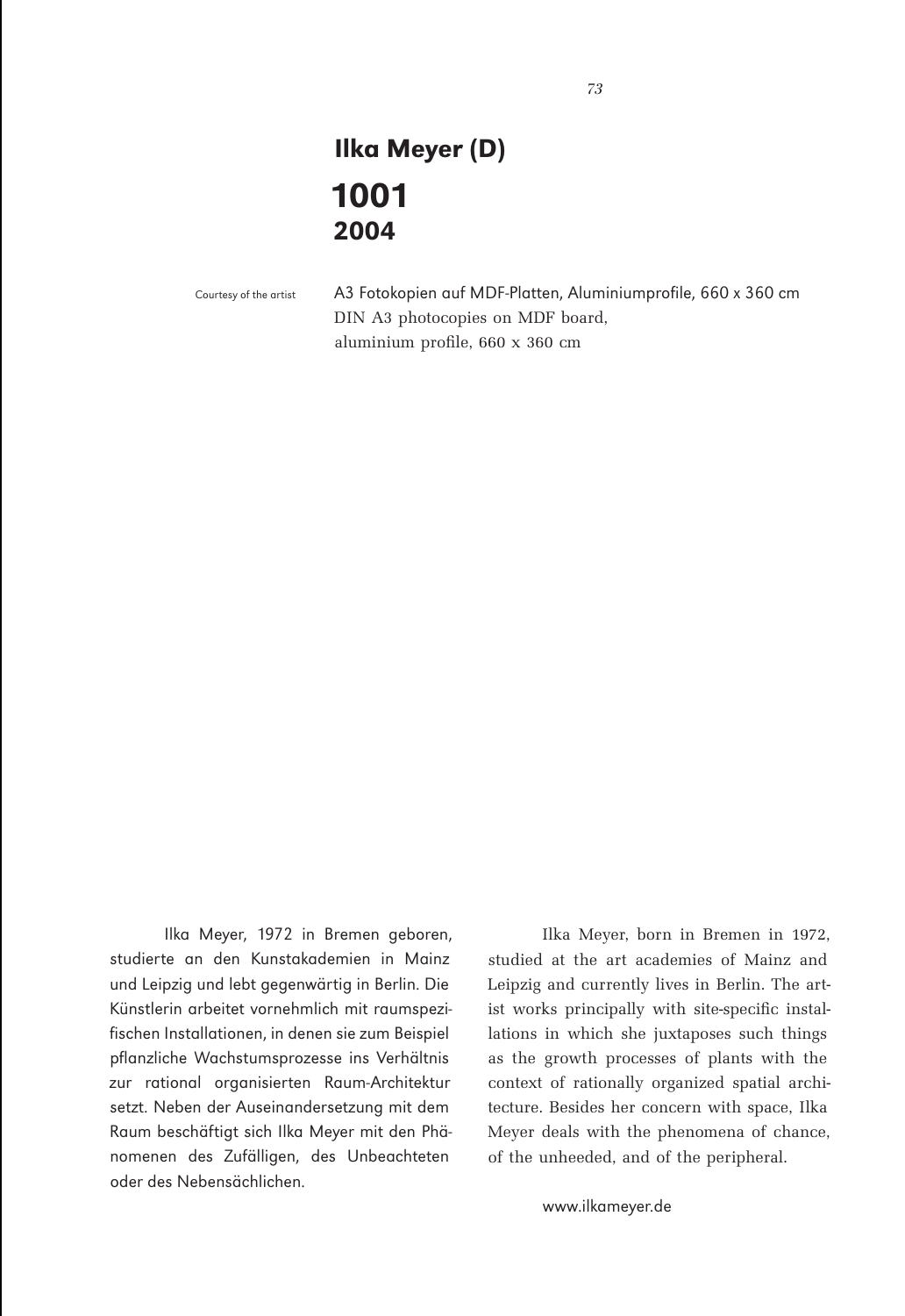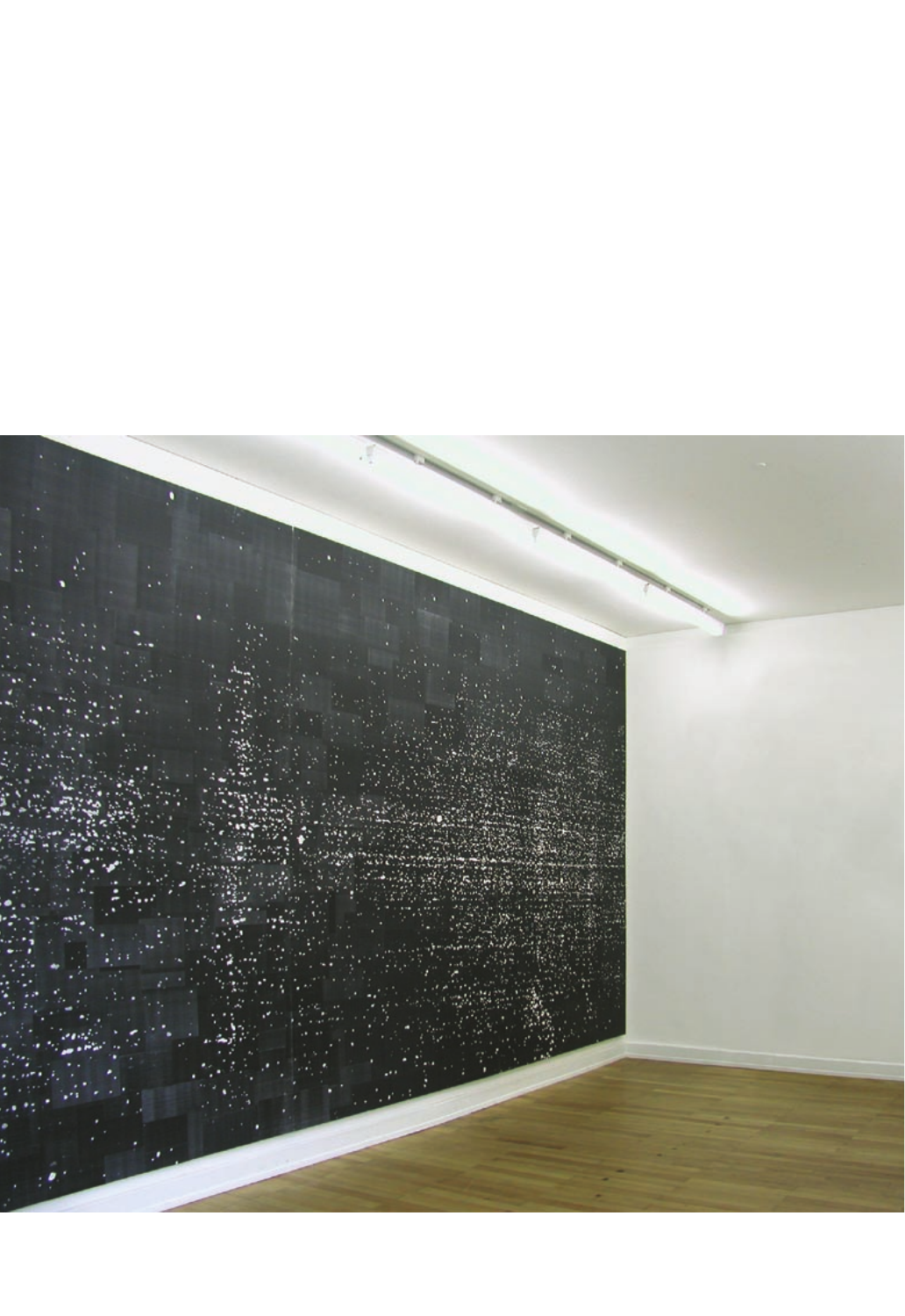1001, der Titel von Ilka Meyers großflächiger Wandarbeit, verweist auf die orientalischen Erzählungen der Sheherazade aus *Tausendundeiner Nacht* – und einem Nachthimmel gleich tausender funkelnder Sterne erscheint die schwarze Wand mit ihren unzähligen weißen Einschlüssen. Die Arbeit der Künstlerin reicht vom Boden bis zur Decke der Galerie und ist knapp sieben Meter lang, so dass der Eindruck entsteht, man würde eintauchen können in diesen Teppich aus schwarzem Grund und weißen Flecken, die wie Spuren einer viel befahrenen Strasse wirken. Doch weder der Blick nach oben ins »Unendliche« noch der auf den »Boden der Tatsachen« verbirgt sich hinter dem, was Ilka Meyer 1001 nennt: Es ist vielmehr ein Blick ins Innere – über die äußere Hülle hinweg. Sie hat die schwarze Hülle ihres Notizbuches kopiert, sie wiederholt vergrößert und kopiert, so dass sowohl die kleinen Risse und Einschlüsse auf der Buchhülle als auch die Fehler im Kopierprozess sichtbar hervortreten und als weiße »Fehlstellen« das einheitliche Schwarz durchbrechen. 1001 Kopien der Notizbuchhülle waren nötig, um das Format zu erreichen. (Die Arbeit wurde erstmals 2004 als raumspezifische Arbeit im Nassauischen Kunstverein ausgestellt.)

Der Akt des Erinnerns ist, abstrakt gesehen, dem des Kopierens nicht unähnlich: Neurobiologische und wahrnehmungspsychologische Studien haben die Erinnerung als Akt des

kontextbezogenen Wiederaufrufens der im autobiografischen Gedächtnis abgelegten Spuren vergangener Empfindungen oder Erfahrungen beschrieben. Solche Empfindungen sind Motivationen der wiederholten Sinnstiftung, die wir Erinnerung nennen. Sich erinnern bedeutet auch, Erlebtes einer ständigen Neuinterpretation zu unterziehen, die abhängig ist von der aktuellen Gemütslage und äußeren Reizen. Das Resultat dieses individuellen Erinnerungsprozesses – das autobiografische Gedächtnis – ist daher nie dasselbe, sondern unterscheidet sich durch Ausschlüsse, Umdeutungen oder »blinde« Flecken von ihren temporären »Kopien«. Die Kopien des Notizbuches der Künstlerin offenbaren solche fast plastisch wirkende »blinde Flecke«, die sich von der ursprünglichen Vorlage unterscheiden. Analog zum Erinnerungsakt stehen diese visuellen Zeichen für die Wahrnehmungen, die wir nicht mehr rekapitulieren können, die wir vergessen, weil unser Gedächtnis den Kontextbezug nicht mehr herstellen kann. Heute machen wir uns Notizen von dem, woran wir uns erinnern möchten, zum Beispiel in einem Notizbuch. Geschichten wie die aus Tausendundeine Nacht sind erst durch mündliche, später durch schriftliche Überlieferung vor dem Vergessen bewahrt worden und doch produzierte die Tradierung der Erzählungen der Scheherazade – im Wiederaufrufen und Neuinterpretieren – Abweichungen und Veränderungen des Originals.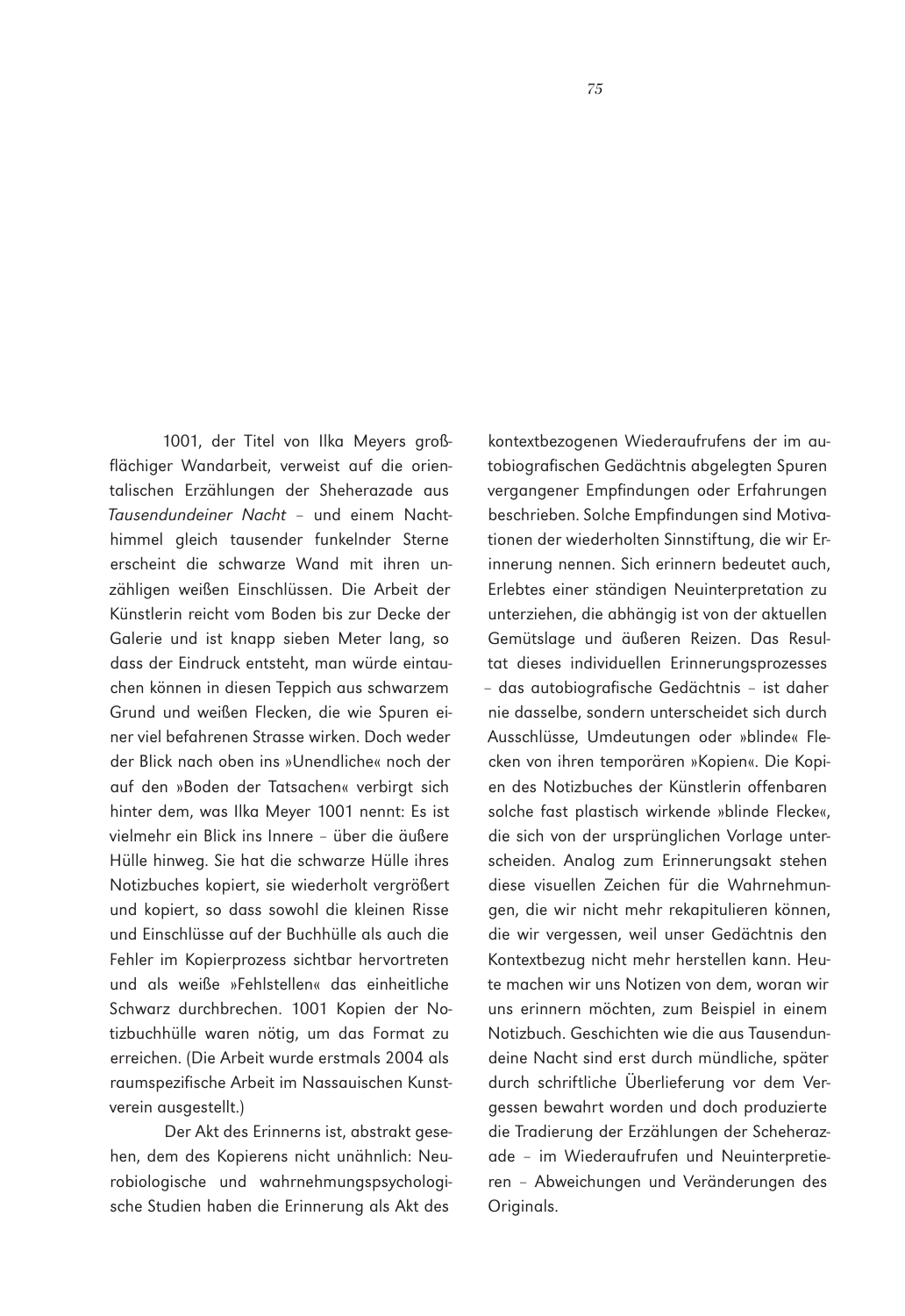1001, the title of Ilka Meyer's large-format wall piece, refers to the oriental tales of Scheherazade from *One Thousand and One Nights* – and the black wall with its innumerable white inclusions resembles a night sky with a thousand twinkling stars. The artist's work reaches from the gallery floor to the ceiling and is almost seven metres long, creating the impression that one could immerse oneself in this carpet of black background and white spots, which seem like tracks on a well-travelled street. Yet concealed behind the work Ilka Meyer calls 1001 is neither a gaze upwards into "infinity" nor a "down to earth" view of reality. On the contrary it is a gaze inwards – through and beyond outer coverings. It was the black covers of her notebook that she copied, repeatedly enlarging and recopying them so that the dust cover's small rips and inclusions, as well as defects from the copying process itself, visibly emerge and break through the uniform black as white "imperfections." 1001 copies of the notebook cover were needed to achieve the correct size. (The work was first exhibited in 2004 as a site-specific piece in the Nassauischer Kunstverein.)

The act of remembering, viewed abstractly, is not dissimilar to that of copying. Studies in the fields of neurobiology and perceptual psychology have described remembering as an act of the context-related recall of

traces of past feelings or experiences stored in autobiographical memory. Such feelings are motivations for the repeated act of endowing things with meaning, which we call memory. Remembering also means subjecting experiences to constant reinterpretation, something that is dependent on one's current mood and on external stimuli. The result of this individual memory process – the autobiographical memory – is therefore never the same, but rather stands out through exclusions, reinterpretations, or "blind" spots from its temporary "copies." The copies of the artist's notebook exhibit such "blind spots" that seem almost three-dimensional, and differentiate them from the original they are based on. In an analogy with the act of remembering, these visual symbols stand for the perceptions that we can no longer relive, and which we forget because our memory can no longer place them in the correct context. Today we make notes about things we would like to remember – for example, in a notebook. Stories such as those from One Thousand and One Nights were first kept from oblivion by verbal, and later by written, transmission, and yet the traditional means of conveying the tales of Scheherazade – in recalling and reinterpreting them – produced deviations and alterations of the original.

## Anke Hoffmann